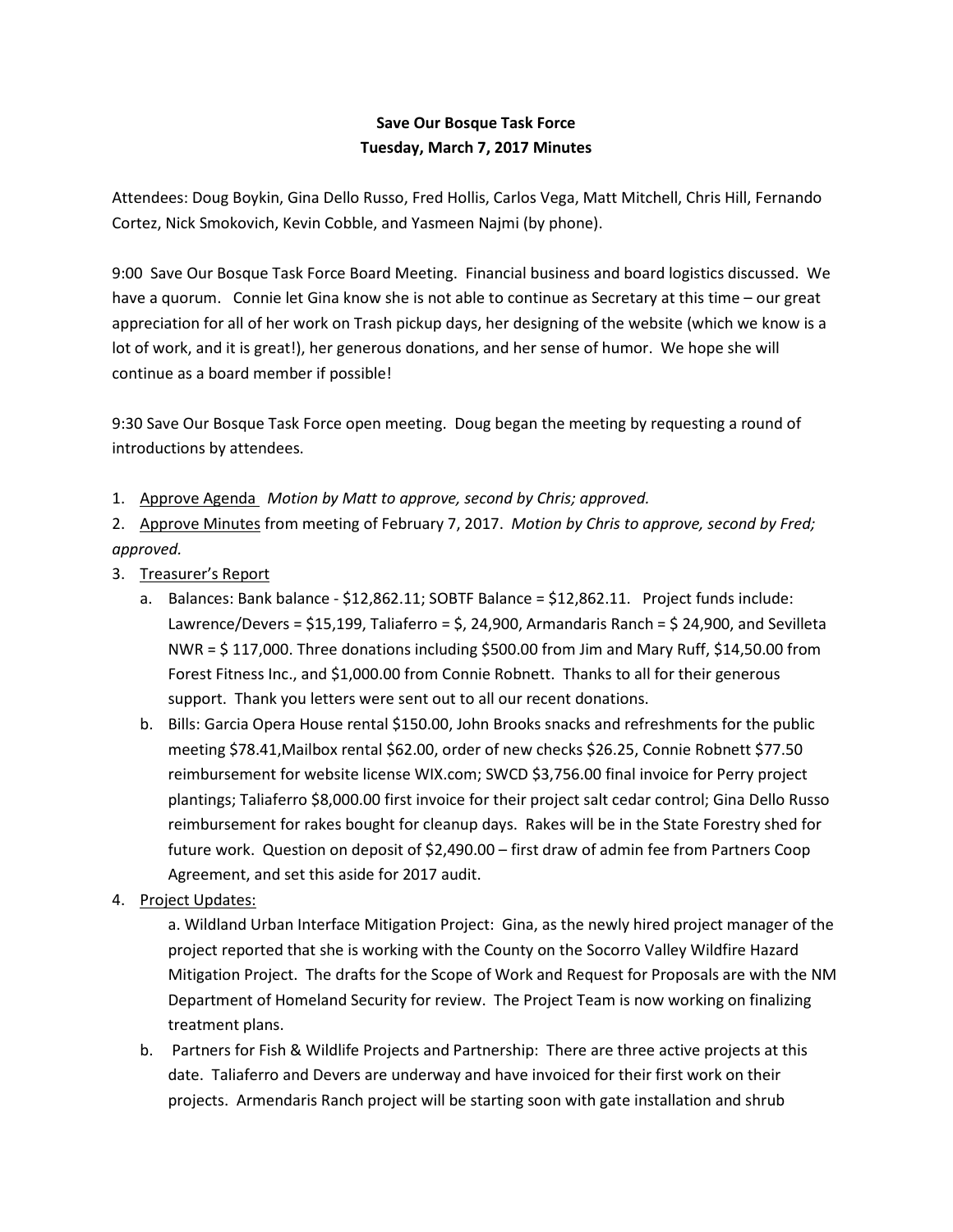planting this spring. Two new projects are in design phases, with hopefully FEMA funds going to tamarisk control and Partners funds to cover the native plant establishment. Carlos is working with Nicole Jordan of State Forestry to get in touch with other landowners in the area of Pueblitos. We did receive the additional \$44,000 from the Partners program under our cooperative agreement.

- c. Riverine Parks/SNA: Everything is open down there. Looks good through the parks thanks to our trash pickup and trail maintenance done last month. ADA trail still in good shape. IWC will go through and clean up bigger trees that are across the trail. Task Force and others need to work together to get cable back up at the parks to direct vehicular traffic. Yasmeen said they had some funding to buy cable. She and Lorenzo will do an inventory and then a crew could help us install. Schedule a workday with MRGCD, Reclamation, and the Task Force (decided on April 21). Use compression clamps as opposed to cable clamps to help control theft. Gina reminded everyone that we need to get two large trash piles picked up (went out to Confluence park on March 7 and that trash pile with couch was still there, assuming other one just north of Otero Street in the first pass through of the ribbon is still there too). Reclamation is going to grade the parks for us this week (went by March  $7<sup>th</sup>$  and that work was done). At the Nature Center, the BLM are going out there today after our meeting to go over the maintenance plan developed and begin priority work. Fernando has been working on gates and repairing signs that have been vandalized. They will be deciding what to do with the pond and decking around it. They are seeing use in the park now that spring is coming on. Boy scouts are interested in coming out to the Nature Area, interested in a service project. The Nature Area is now 22 years old.
- d. Rio Grande Trail, Socorro Valley Trail efforts: Next Commission meeting is April 6, location to be determined. After contractor is on board, bring them down to talk with local stakeholders and landowners.
- e. Sevilleta NWR Cooperative Agreement for construction of an outlet structure and gate, Goodding's willow pole sourced and delivered, and hopefully some funds remaining for the internship program. We would like to have estimate of gate purchase, so we can finalize funding for poles and interns.
- f. Bureau of Reclamation Escondida Fire Habitat Restoration tabled
- g. Central Socorro Bosque Severance Project: \$750,000 has been allocated for work to be performed on state- and federally-owned land. Reclamation and FWS worked with State Forestry and the Task Force to complete the environmental compliance. They will be getting started shortly, with revegetation following tamarisk clearing.
- h. Other projects

1) Today, the County is issuing a purchase order for Gina to write the application for YCC project in 2017. Two parks in the County are lined out as projects, but there may be other work in parks that could be handled through this project. 2) Bosque del Apache NWR has begun clearing on the river again, this clearing ties in an existing fire break to the burned area from 2016; 800 acres burned. They will be able to work through the summer since it has already burned. They